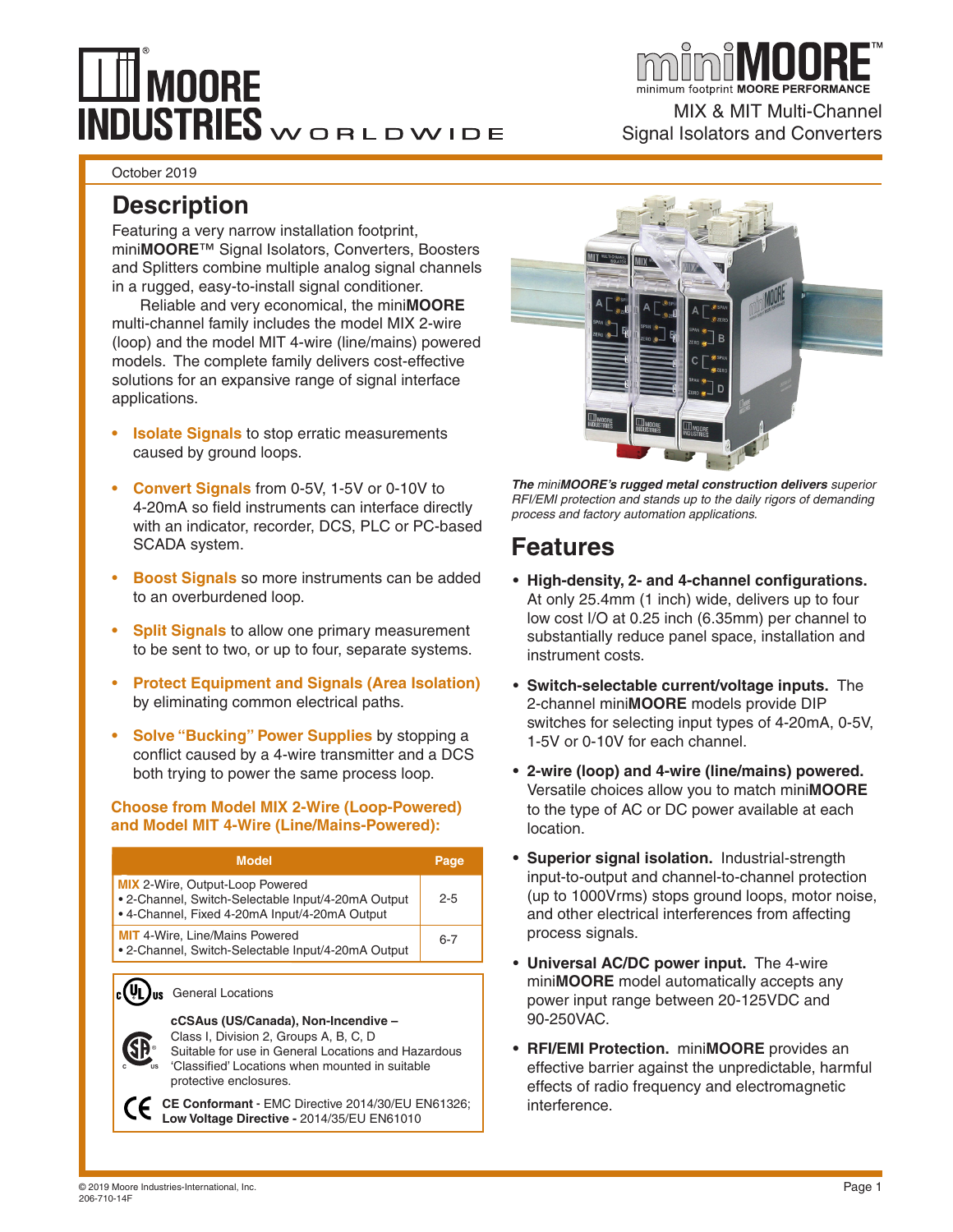

### **MIX 2-Wire (Loop-Powered) Signal Isolators/Converters**

The mini**MOORE** MIX 2- and 4-channel models draw their operating power from the loop output side where power is typically made available by the receiving device, such as a DCS or PLC.

The 4-channel MIX can take the place of four individual 4-20mA/4-20mA isolators (Figure 1). The 2-channel MIX provides conveniently-located DIP switches for selecting input types of 4-20mA, 0-5V, 1-5V or 0-10V for each channel (Figure 2).

*Figure 1. The MIX 4-channel model saves panel space, installation and instrument costs by providing four independent input/output channels in a single instrument.*



*Figure 2. The MIX 2-channel model features switch-selectable input type for isolating and converting process signals.*

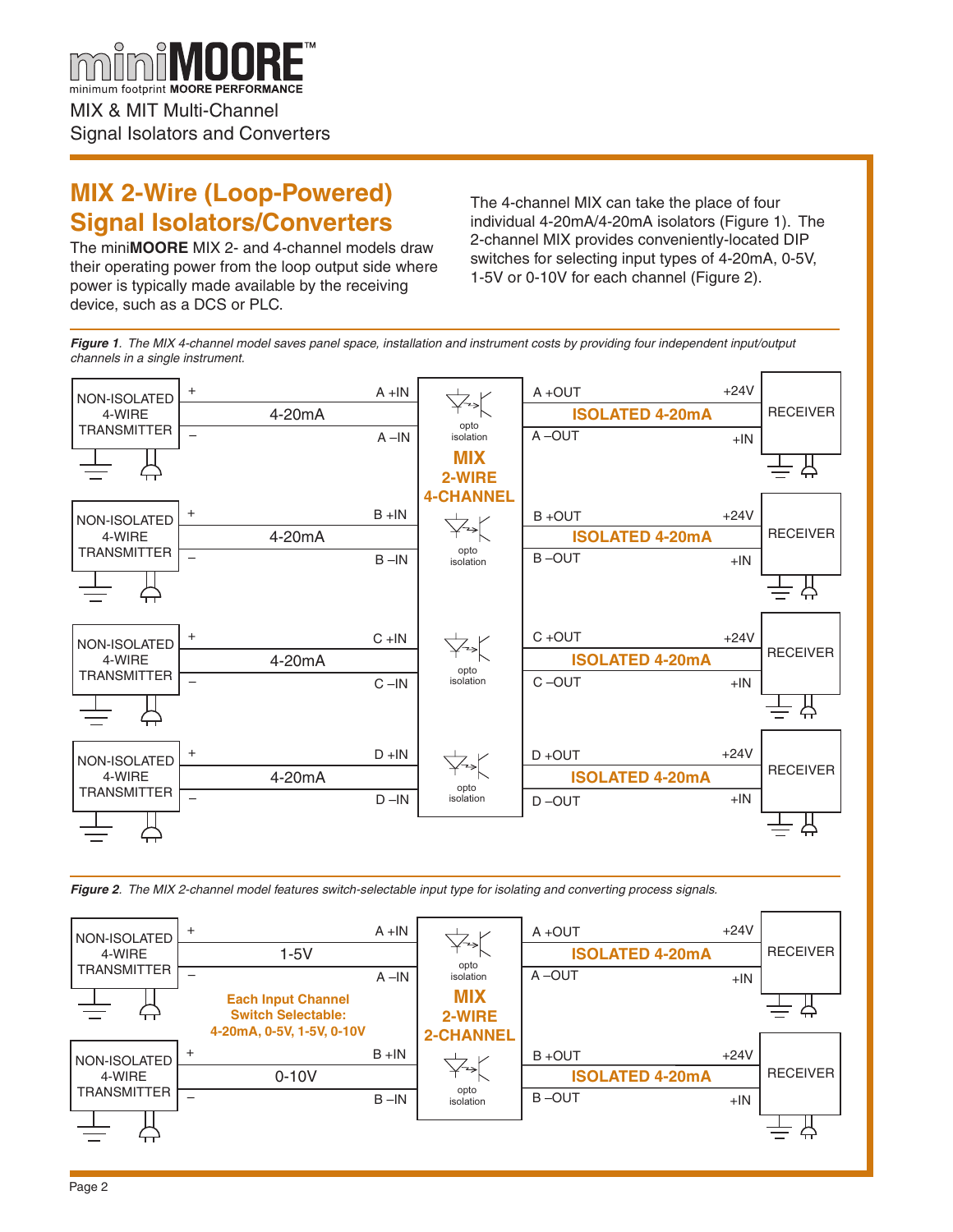

### *Figure 3. Input/output loop isolation.*











#### **Stop Ground Loop Noise**

Differences in potential between a grounded transmitter and a grounded receiving device may result in unpredictable ground loop problems, which can lead to signal drift. Use the mini**MOORE** model MIX to break the galvanic path between the field instrument and receiving device (Figure 3).

#### **Convert Signals**

The 2-wire, 2-channel MIX takes one or two separate process signal types (such as 1-5V and 0-10V) and converts them to standard isolated 4-20mA signals, allowing devices with incompatible signal types to interface with one another (Figure 2).

#### **Divert and Protect (Area Isolation) Signals**

Using a mini**MOORE** model MIX isolator you can send the output from one transmitter to a second location, protect expensive monitoring/control equipment by eliminating common electrical paths or create a buffer between devices to allow interruption of one leg of a loop without impacting the other (Figure 4).

#### **Amplify (Boost) Signals**

If you need to add an instrument to an overloaded loop, use the MIX. It features a high drive capability of 600 ohms (with a 24V power supply) and a low input impedance of just 50 ohms (Figure 5).

### **Solve "Bucking" Power Supplies**

When two devices (such as a 4-wire transmitter and a DCS) are trying to source power to a loop, the result is a non-functioning loop. When neither device can be eliminated, the solution is the MIX. It can operate with powered inputs from both sides, thus restoring normal operations to the loop (Figure 6).

*Figure 6. Restore a loop experiencing "bucking" power supplies to normal operation.*

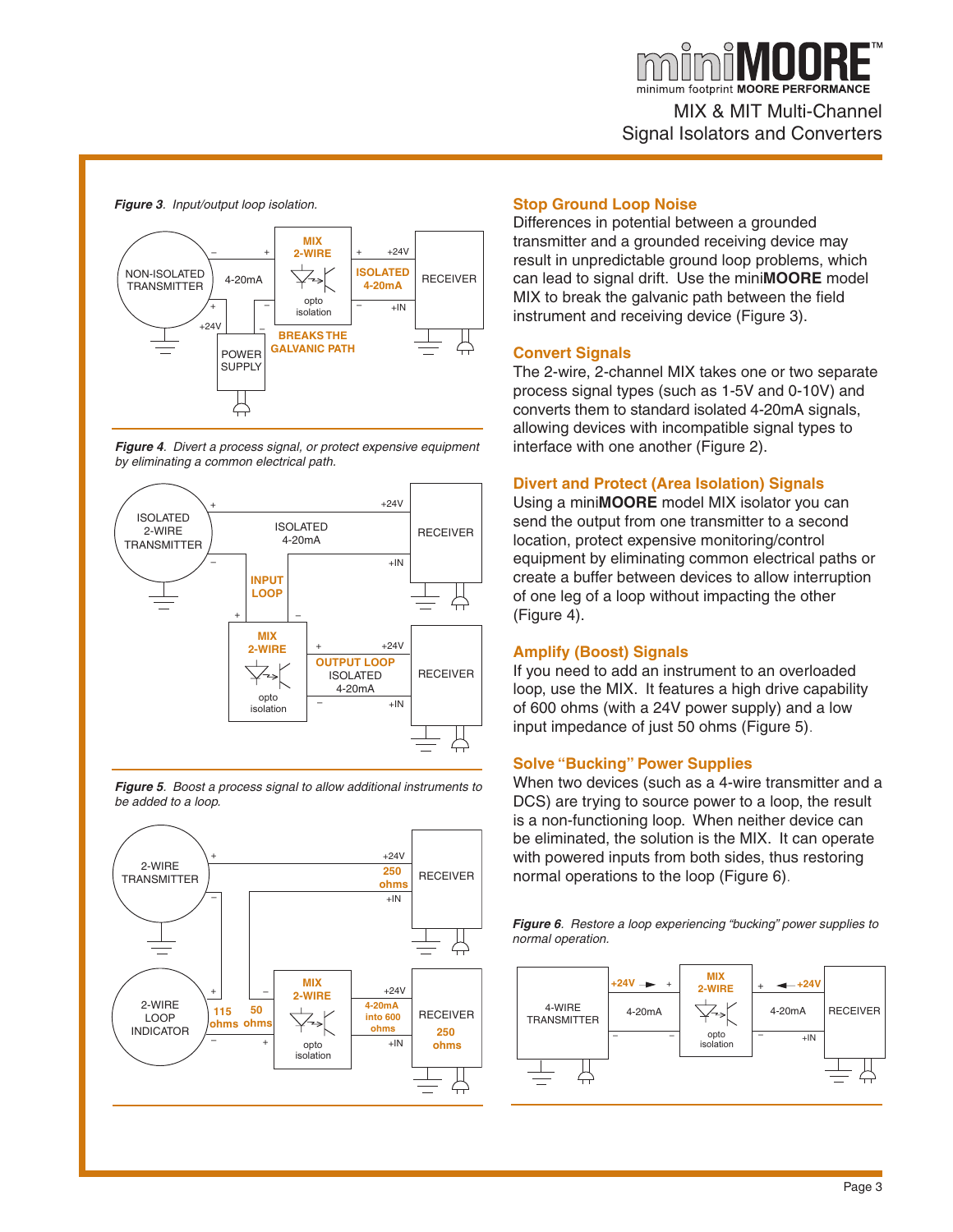

### **Share or Split a Process Signal**

The model MIX mini**MOORE** is capable of accepting one input and splitting the signal to two separate signals (2-channel model) or up to 4 separate signals (4-channel model). This is valuable when multiple receivers must monitor one process signal, such as

in custody transfer, where two parties require identical information for accountability or billing purposes (Figure 7). Maintenance of one loop does not disrupt the integrity of the other.

*Figure 7. The MIX 4-channel model can be used to split one 4-20mA signal into up to four proportional 4-20mA signals.*

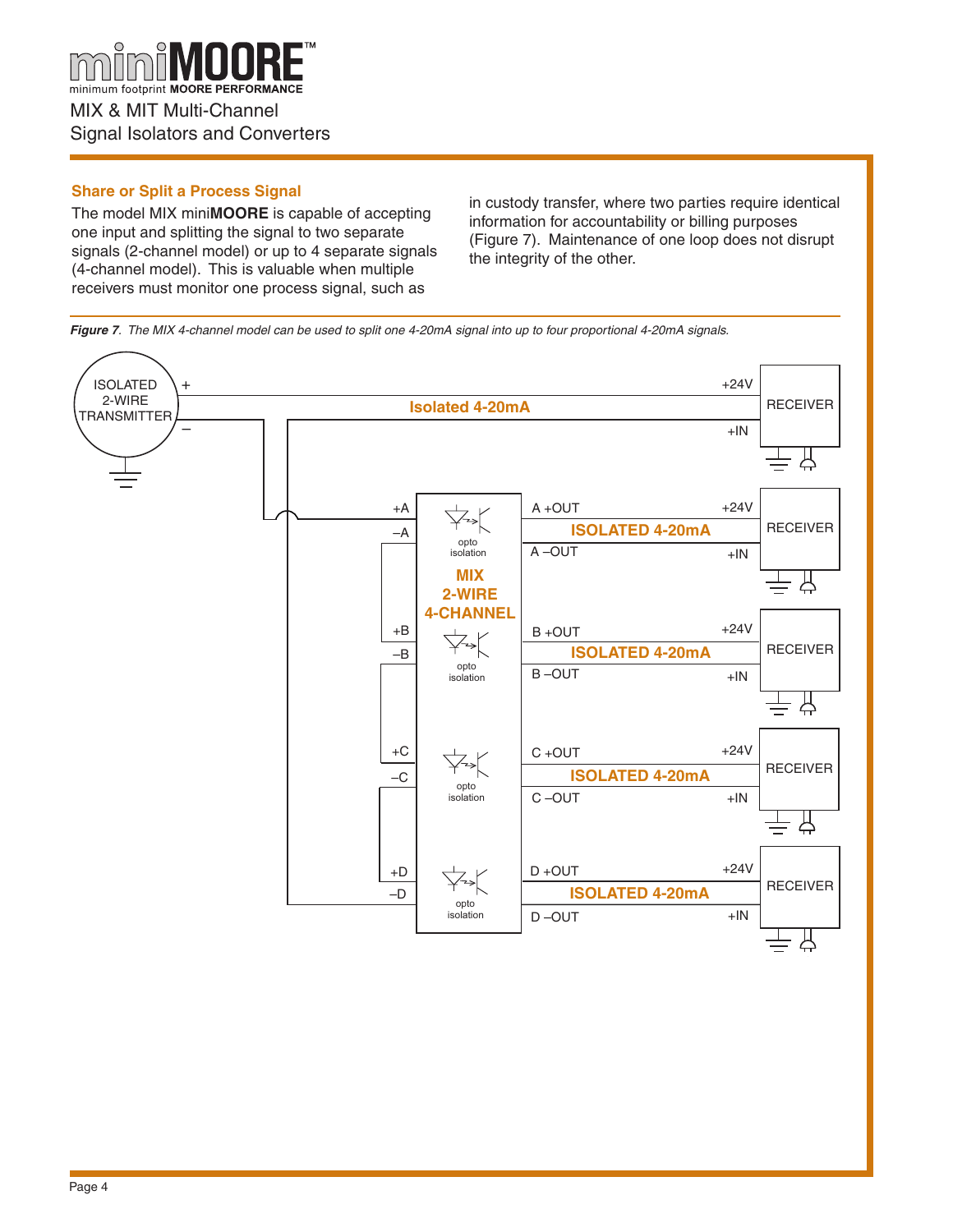$\mathbf{F}^{\text{TM}}$ MNN minimum footprint MOORE PERFORMANCE MIX & MIT Multi-Channel Signal Isolators and Converters

### **Specifications (MIX 2-Wire, 2- and 4-Channel)**

| <b>Performance Accuracy:</b> $\pm 0.1\%$ of span<br>(includes input accuracy,<br>output accuracy, and<br>the combined effects of<br>linearity, hysteresis and<br>repeatability)<br><b>Stability:</b> $\pm 0.2\%$ of<br>reading per year<br><b>Isolation: 1000Vrms</b><br>between inputs and outputs<br>and channel to channel<br><b>Output Response Time:</b><br>100msec maximum to 99%<br>of output change; 50msec<br>to 90% output change<br><b>DC Input Resistance:</b><br>50 ohms for current:<br>1 Mohm for voltage<br>Ripple: <10mV peak-to-<br>peak maximum measured<br>across a 250 ohm resistor<br><b>Over-Voltage Protection:</b><br>42V maximum on output;<br>42V reverse polarity<br>protection on output | <b>Performance</b><br>(continued)<br><b>Ambient</b><br><b>Conditions</b> | <b>Maximum Input Over</b><br>Range:<br>Current inputs, 100mA<br>Voltage inputs, 150% of full<br>scale<br><b>Load Capability:</b><br>Output<br>Vs - 12Vdc<br>$\tilde{=}$ = ohms<br>0.02A<br><b>Current Limiting: 25mA</b><br>typical; 30mA maximum<br><b>Output Tracking:</b><br>Assuming 4-20mA input<br>and 4-20mA output; the<br>isolator output will follow<br>the input below 3mA when<br>the input fails.<br><b>Operating Range:</b><br>-40 $^{\circ}$ C to +70 $^{\circ}$ C<br>$(-40^{\circ}$ F to $+158^{\circ}$ F)<br>@12V-30V:<br>-40 $^{\circ}$ C to +55 $^{\circ}$ C | <b>Ambient</b><br><b>Conditions</b><br>(continued)<br><b>Adjustments</b> | <b>Storage Range:</b><br>-40 $^{\circ}$ C to +85 $^{\circ}$ C<br>$(-40^{\circ}$ F to $+185^{\circ}$ F)<br><b>Ambient Temperature</b><br>Effect:<br>$\pm 0.007\%$ of span/°C<br>typical; $\pm 0.015\%$ of<br>span/°C maximum<br><b>Relative Humidity:</b><br>0-95% non-condensing<br><b>RFI/EMI Protection:</b><br>80%AM at 1KHz,<br>10V/m@20-1000MHz per<br>IEC 61000-4-3<br><b>Common Mode</b><br><b>Rejection: Exceeds</b><br>95dB@60Hz<br>with a limit of 500Vrms<br><b>Type:</b> Front panel<br>potentiometers<br>Span: $±10\%$<br>Zero: $\pm 5\%$<br>(non-interactive when<br>span is set first) |
|-----------------------------------------------------------------------------------------------------------------------------------------------------------------------------------------------------------------------------------------------------------------------------------------------------------------------------------------------------------------------------------------------------------------------------------------------------------------------------------------------------------------------------------------------------------------------------------------------------------------------------------------------------------------------------------------------------------------------|--------------------------------------------------------------------------|---------------------------------------------------------------------------------------------------------------------------------------------------------------------------------------------------------------------------------------------------------------------------------------------------------------------------------------------------------------------------------------------------------------------------------------------------------------------------------------------------------------------------------------------------------------------------------|--------------------------------------------------------------------------|-------------------------------------------------------------------------------------------------------------------------------------------------------------------------------------------------------------------------------------------------------------------------------------------------------------------------------------------------------------------------------------------------------------------------------------------------------------------------------------------------------------------------------------------------------------------------------------------------------|
|                                                                                                                                                                                                                                                                                                                                                                                                                                                                                                                                                                                                                                                                                                                       |                                                                          | $(-40^{\circ}F to +131^{\circ}F)$<br>@12V-42V                                                                                                                                                                                                                                                                                                                                                                                                                                                                                                                                   | Weight                                                                   | MIX 2-Channel,<br>230 g (8.1 oz)<br>MIX 4-Channel,<br>241 g (8.5 oz)                                                                                                                                                                                                                                                                                                                                                                                                                                                                                                                                  |

### **Ordering Information**

| <b>Unit</b>                                                                              | <b>Input</b>                                                                                                | Output                                     | <b>Power</b> | Options | <b>Housing</b>                                                                                                   |  |
|------------------------------------------------------------------------------------------|-------------------------------------------------------------------------------------------------------------|--------------------------------------------|--------------|---------|------------------------------------------------------------------------------------------------------------------|--|
| <b>MIX</b><br>miniMOORE 2-Wire<br>(Output Loop-Powered)<br><b>Isolator and Converter</b> | 2XPRG<br>2-channels, individually<br>DIP switch selectable<br>input range of 4-20mA,<br>0-5V, 1-5V or 0-10V | 2X4-20MA<br>Two 4-20mA<br>output channels  | 12-42DC      | None    | <b>DIN</b><br>Universal DIN-style housing mounts<br>on 32mm G-type (EN50035) and<br>35mm Top Hat (EN50022) rails |  |
|                                                                                          | 4X4-20MA<br>4-channels, fixed for<br>4-20 <sub>m</sub> A                                                    | 4X4-20MA<br>Four 4-20mA<br>output channels |              |         |                                                                                                                  |  |

**When Ordering Specify:** Unit / Input / Output / Power / Housing **Model Number Example:** MIX / 2XPRG / 2X4-20MA / 12-42DC [DIN] MIX / 4X4-20MA / 4X4-20MA / 12-42DC [DIN]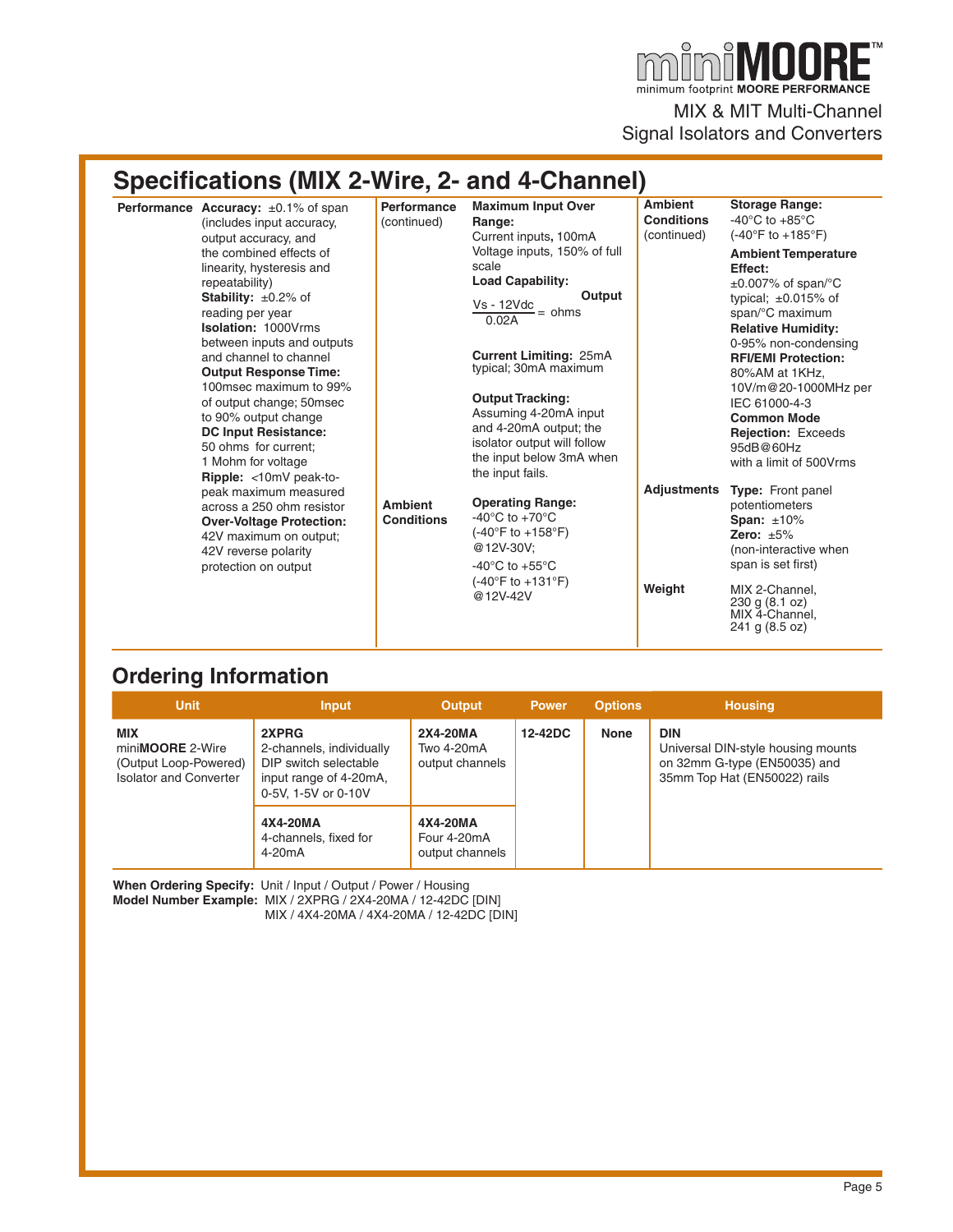MIX & MIT Multi-Channel Signal Isolators and Converters

### **MIT 4-Wire (Line/Mains-Powered) Signal Isolators/Converters**

The mini**MOORE** MIT 2-channel model features a **universal line/mains power supply,** allowing it to be powered from any 20-125VDC or 90-250VAC source. The power input wire terminal is a different color (orange) that the input/output terminals (gray) to reduce wiring errors.

### **Stop Ground Loop Noise**

Differences in potential between a grounded transmitter and a grounded receiving device may result in unpredictable ground loop problems, which can lead to signal drift. Use the MIT to break the galvanic path between the field instrument and receiving device (Figure 8).

### **Convert Signals**

The 4-Wire, 2-Channel MIT takes one or two separate process signal types (such as 1-5V and 0-10V) and converts them to standard isolated 4-20mA signals, allowing devices with incompatible signal types to interface with one another (Figure 9).

### **Share or Split a Process Signal**

The MIT is capable of accepting one input and splitting the signal to two separate signals. This is valuable when multiple receivers must monitor one process signal, such as in custody transfer, where two parties require identical information for accountability or billing purposes (Figure 10). Maintenance of one loop does not disrupt the integrity of the other.

*Figure 8. Input/output loop isolation.*







*Figure 10. The MIT 2-channel isolator and converter can be used to split one 4-20mA signal into up to two proportional 4-20mA signals.*

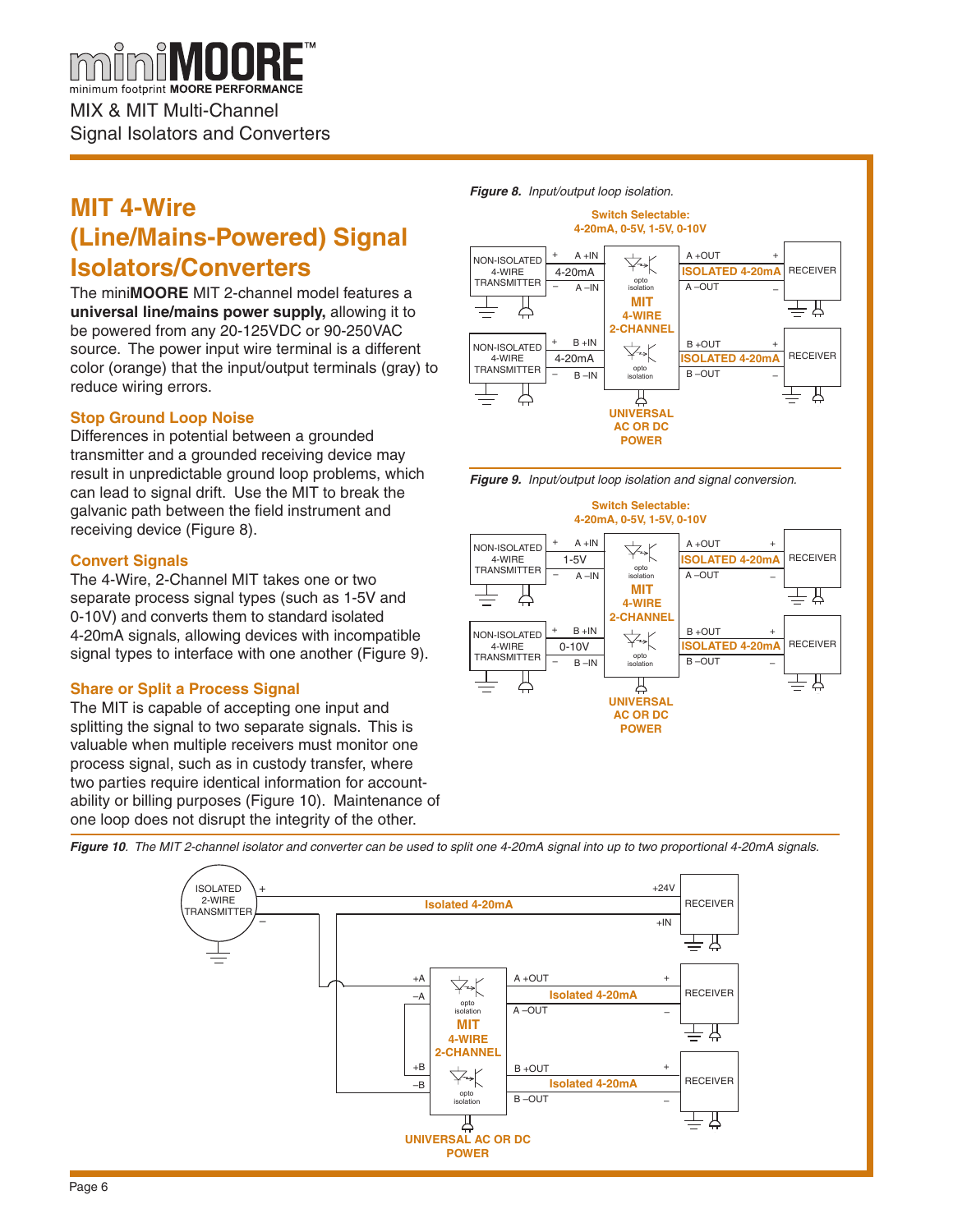$\overline{\blacksquare}^{\scriptscriptstyle{\textsf{TM}}}$ MNNF minimum footprint MOORE PERFORMANCE MIX & MIT Multi-Channel

Signal Isolators and Converters

## **Specifications (MIT 4-Wire, 2-Channel)**

| <b>Performance</b> Accuracy: $\pm 0.1\%$ of span<br>(includes input accuracy,<br>output accuracy, and<br>the combined effects of<br>linearity, hysteresis and<br>repeatability)<br><b>Stability:</b> $\pm 0.2\%$ of<br>reading per year<br><b>Isolation: 1000Vrms</b><br>between inputs and outputs<br>and channel to channel:<br>2500Vrms between power<br>supply and input, and<br>power supply and output<br><b>Output Response Time:</b><br>100msec maximum to 99% | (continued)<br><b>Ambient</b><br><b>Conditions</b> | Performance Maximum Input<br>Overrange:<br>Current inputs, 100mA<br>maximum<br>Voltage inputs, 150% of full<br>scale<br><b>Burden: 1V maximum for</b><br>current: 1 Mohms minimum<br>for voltage<br>Load Capacity: 600ohms<br>max.<br><b>Output Current Limiting:</b><br>25mA typical; 30mA<br>maximum<br><b>Output Tracking:</b><br>Assuming 4-20mA input<br>and 4-20mA output; the<br>isolator output will follow the<br>input down to 0mA when<br>the input fails.<br>Power Supply: Universal,<br>20-125VDC or<br>90-250VAC<br><b>Power Consumption: AC.</b><br>2W, 4VA max.; DC, 2.6W,<br>24VDC<br><b>Operating Range:</b><br>-40 $^{\circ}$ C to +70 $^{\circ}$ C<br>$(-40^{\circ}F to +158^{\circ}F)$<br><b>Storage Range:</b><br>-40 $^{\circ}$ C to +85 $^{\circ}$ C<br>(-40°F to +185°F) | <b>Ambient</b><br><b>Conditions</b><br>(continued) | <b>Ambient Temperature</b><br>Effect:<br>$\pm 0.007\%$ of span/°C typical;<br>$\pm 0.015\%$ of span/°C<br>maximum<br><b>Relative Humidity:</b><br>0-95% non-condensing<br><b>RFI/EMI Protection:</b><br>80%AM at 1KHz.<br>10V/m@20-1000MHz per<br>IEC61000-4-3<br><b>Common Mode</b><br><b>Rejection:</b><br>Exceeds 95dB@60Hz<br>with a limit of 500Vrms |
|------------------------------------------------------------------------------------------------------------------------------------------------------------------------------------------------------------------------------------------------------------------------------------------------------------------------------------------------------------------------------------------------------------------------------------------------------------------------|----------------------------------------------------|---------------------------------------------------------------------------------------------------------------------------------------------------------------------------------------------------------------------------------------------------------------------------------------------------------------------------------------------------------------------------------------------------------------------------------------------------------------------------------------------------------------------------------------------------------------------------------------------------------------------------------------------------------------------------------------------------------------------------------------------------------------------------------------------------|----------------------------------------------------|-----------------------------------------------------------------------------------------------------------------------------------------------------------------------------------------------------------------------------------------------------------------------------------------------------------------------------------------------------------|
| of output; 50 msec to 90%<br>output change<br><b>DC Input Resistance:</b><br>50 ohms for current:<br>1 Mohm for voltage<br>Ripple: <10mV peak-to-<br>peak maximum measured<br>across a 250 ohm resistor<br><b>Over-Voltage Protection:</b><br>30V maximum on output;<br>30V reverse polarity<br>protection on output<br><b>Power Supply Effect:</b><br>$<0.05\%$ of Span                                                                                               |                                                    |                                                                                                                                                                                                                                                                                                                                                                                                                                                                                                                                                                                                                                                                                                                                                                                                   | Weight                                             | <b>Adjustments Type: Front panel</b><br>potentiometers<br>Span: $±10\%$<br>Zero: $\pm 5\%$<br>(non-interactive when<br>span is set first)<br>263 g (9.3 oz)                                                                                                                                                                                               |

### **Ordering Information**

| <b>Unit</b>                                                                              | <b>Input</b>                                                                                                | <b>Output</b>                                    | <b>Power</b>                                                                                                             | <b>Options</b> | <b>Housing</b>                                                                                                   |
|------------------------------------------------------------------------------------------|-------------------------------------------------------------------------------------------------------------|--------------------------------------------------|--------------------------------------------------------------------------------------------------------------------------|----------------|------------------------------------------------------------------------------------------------------------------|
| MIT<br>mini <b>MOORE</b> 4-Wire<br>(Line/Mains-Powered)<br><b>Isolator and Converter</b> | 2XPRG<br>2-channels, individually<br>DIP switch selectable<br>input range of 4-20mA,<br>0-5V, 1-5V or 0-10V | 2X4-20mA<br><b>Two 4-20mA</b><br>output channels | <b>U</b> Universal.<br>4-wire<br>(line/mains)<br>power; accepts<br>power input<br>ranges of<br>20-125VDC or<br>90-250VAC | <b>None</b>    | <b>DIN</b><br>Universal DIN-style housing mounts<br>on 32mm G-type (EN50035) and<br>35mm Top Hat (EN50022) rails |

**When Ordering Specify:** Unit / Input / Output / Power / Housing **Model Number Example:** MIT / 2XPRG / 2X4-20mA / U [DIN]